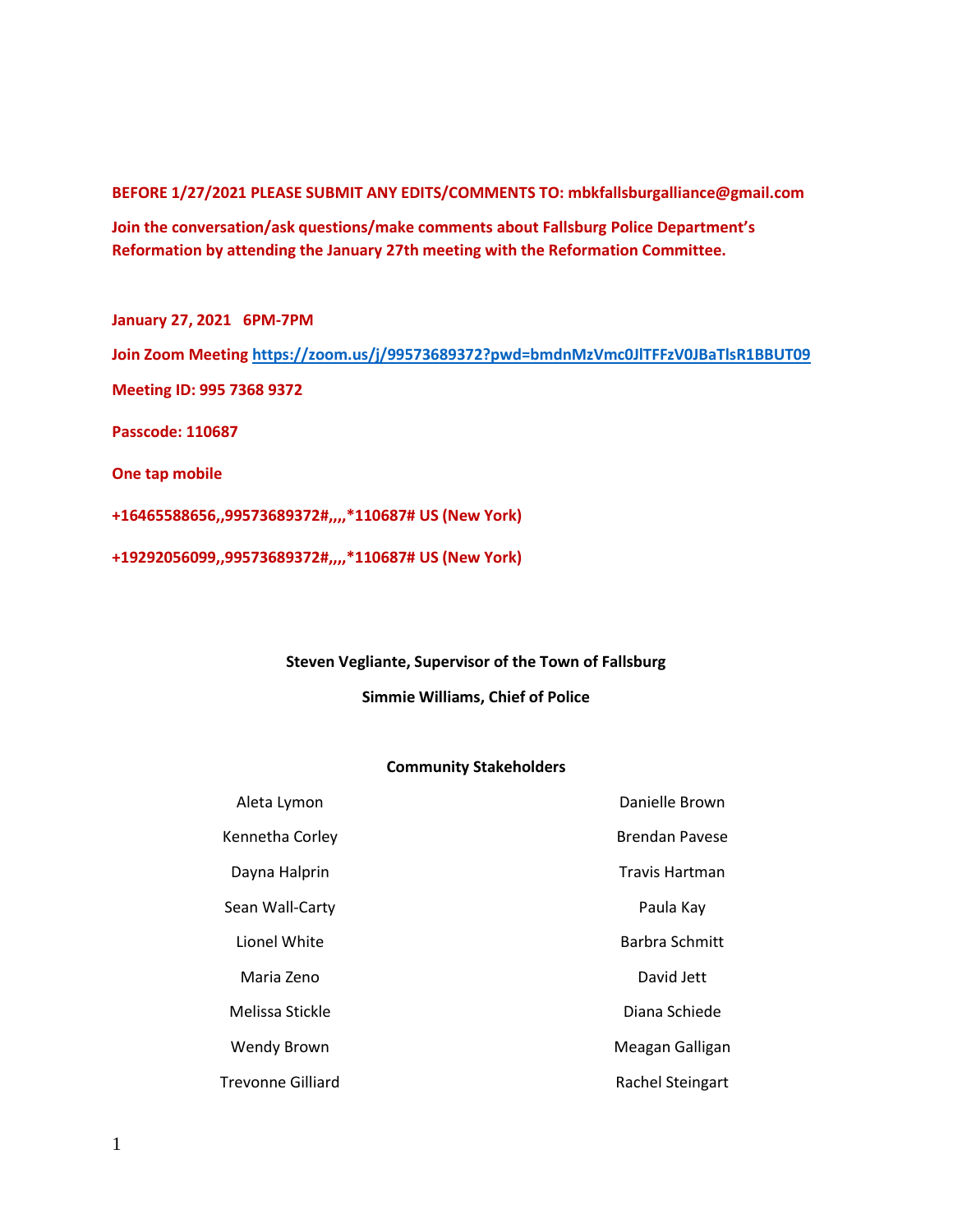Daniel Justiniano

Bernice Zierler

Aileen Gunther

Committee for equity and justice Masiics/made inc NAACP

# Overview of Change

As mandated by Governor Cuomo in Executive Order 203, all municipalities in the State of New York are required to submit a plan with suggestions on how to improve services and build trust between the police and the community. The Police Reform and Reinvention Coalition in the Town of Fallsburg is working on an effort to create positive change of the Fallsburg Police Department according to the constituents perception of the department, as well as key stakeholders in the community including leaders of the police force, community members, faith-based leaders, the district attorney, the public defender, local elected officials, those who were formerly incarcerated, those with police interactions, the police union, education officials, housing advocates, LGBTQIA+ advocates, healthcare leaders, mental health professionals, business leaders, transportation officials and legal experts.

The Town of Fallsburg has introduced an open and transparent process for maximum public feedback by introducing a Facebook page, allotting a page on the Townoffallsburg.com website, and creating a survey and asking that all who live, work, do any business, own property, travel through, or attend school in the Town of Fallsburg participate.

<https://www.facebook.com/My-Brothers-Keeper-Fallsburg-Community-Alliance-103682294849526>

<http://townoffallsburg.com/police%20reform/>

Survey deadline is January 31, 2021. Access survey below:

English - <https://s.surveyplanet.com/Xtmb4iFxn>

Spanish - <https://s.surveyplanet.com/FKxHs-ZJ-x>

FPD Blotter Reporting for: FOR DATE RANGE OF 12/01/2019 00:00 TO 11/30/2020 23:59

| 911 -HANG UP    |
|-----------------|
| 257             |
| 911 - OPEN LINE |
| 55              |

| <b>AIDED CASE</b> |
|-------------------|
| 113               |
| <b>ALARM</b>      |
| 365               |

| <b>ALL OTHER</b>         |
|--------------------------|
|                          |
| <b>AMBULANCE REQUEST</b> |
| 16                       |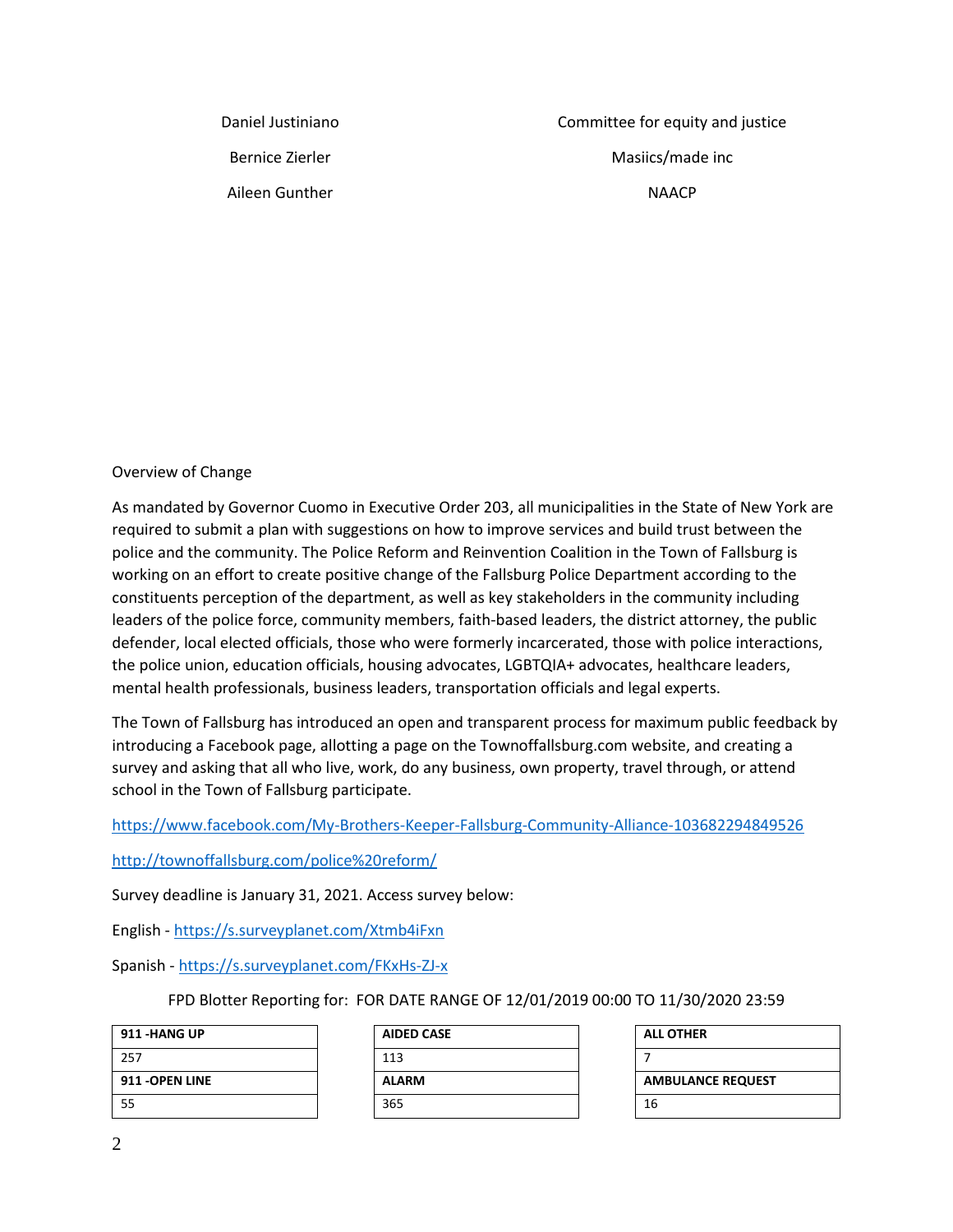| <b>ANIMAL ACTING RABID</b>      |
|---------------------------------|
| 3                               |
| <b>ANIMAL BITE</b>              |
| 5                               |
| <b>ANIMAL COMPLAINT</b>         |
| 32                              |
|                                 |
| ANIMAL NOISE                    |
| 4                               |
| <b>ANIMAL STRUCK BY MV</b>      |
| 16                              |
| <b>ASSAULT-STRONG ARM</b>       |
| 11                              |
| <b>ASSAULT-WEAPON</b>           |
| $\overline{2}$                  |
| <b>ASSIST CITIZEN</b>           |
| 37                              |
| <b>ASSIST OUTSIDE AGENCY</b>    |
| 62                              |
| <b>ATTEMPT TO LOCATE PERSON</b> |
| 2                               |
| ATV ACC (EX W/MV)               |
| $\overline{2}$                  |
| <b>ATV COMPLAINT</b>            |
| 20                              |
|                                 |
|                                 |
| <b>BURGLARY</b>                 |
| 12                              |
| <b>BURGLARY -BUSINESS</b>       |
| 1                               |
| <b>BURGLARY -IN PROGRESS</b>    |
| 9                               |
| <b>BURGLARY -OTHER BUILDING</b> |
| 3                               |
| <b>BURGLARY -RESIDENCE</b>      |
| 9                               |
| <b>BURGLARY-ATTEMPTED</b>       |
| 2                               |
| <b>BURNING COMPLAINT</b>        |
| 8                               |
| <b>CHILD - ENDANGERING</b>      |
| 5                               |
| <b>CHILD - MISBEHAVING</b>      |

| <b>CHILD ABUSE</b><br>2     |
|-----------------------------|
| <b>CHILD OUT OF CONTROL</b> |
| 3                           |
|                             |
| <b>CHILDREN LEFT ALONE</b>  |
| $\mathbf{1}$                |
| <b>CIVIL MATTER</b>         |
| 35                          |
| <b>CIVIL STANDBY</b>        |
| 37                          |
| <b>CRIMINAL COURT</b>       |
| I                           |
| <b>CRIMINAL MISCHIEF</b>    |
| 46                          |
| <b>CUSTODIAL</b>            |
| <b>INTERFERENCE</b>         |
| 17                          |
| <b>DANGEROUS CONDITION</b>  |
| $\overline{2}$              |
| <b>DEATH INVESTIGATION</b>  |
| $\mathbf{1}$                |
| <b>DIRECTED PATROL</b>      |
| 38                          |
| <b>DISORDERLY CONDUCT</b>   |
| 13                          |
| <b>DISPUTE</b>              |
| 144                         |
| <b>DISTURBANCE</b>          |
| 162                         |
| <b>DNA COLLECTION</b>       |
| 6                           |
| <b>DOG COMPLAINT</b>        |
| 7                           |
| <b>DOMESTIC DISPUTE</b>     |
| 128                         |
|                             |
| <b>DROWNING</b>             |
| ı                           |
| <b>DRUG COMPLAINT</b>       |
| 6                           |
| <b>DRUG POSSESSION</b>      |
| 1                           |
| DRUG SALE                   |

| 2                                |
|----------------------------------|
| <b>DUMPING COMPLAINT</b>         |
| 8                                |
| <b>EMS</b>                       |
| 4                                |
| <b>FAMILY COURT</b>              |
| 6                                |
| <b>FAMILY COURT SUMMONS</b>      |
| 1                                |
| FIRE                             |
| 19                               |
| <b>FIREWORKS</b>                 |
| 34                               |
| <b>FORGERY</b>                   |
| 1                                |
| <b>FRAUD</b>                     |
| $\overline{7}$                   |
| <b>FrowN CODE</b>                |
| 1                                |
| <b>GAS RUN OFF</b>               |
| 8                                |
| <b>GUN SHOTS FIRED</b>           |
| 14                               |
| <b>HARASSMENT</b>                |
| 55                               |
| <b>HARASSMENT-AGGRAVATED</b>     |
| $\overline{2}$                   |
| <b>HEALTH AND SAFETY HAZARDS</b> |
| 3                                |
| <b>INDENTITY THEFT</b>           |
| 1                                |
| <b>INFORMATION</b>               |
| 29                               |
| <b>K9 REQUEST</b>                |
| 2                                |
| <b>LANDLORD/TENANT TROUBLE</b>   |
| 10                               |
| <b>LARCENY - FROM MAILBOX</b>    |
| 1                                |
| <b>LARCENY -FROM PERSON</b>      |
| 2                                |
| <b>LARCENY - FROM VEHICLE</b>    |
| 20                               |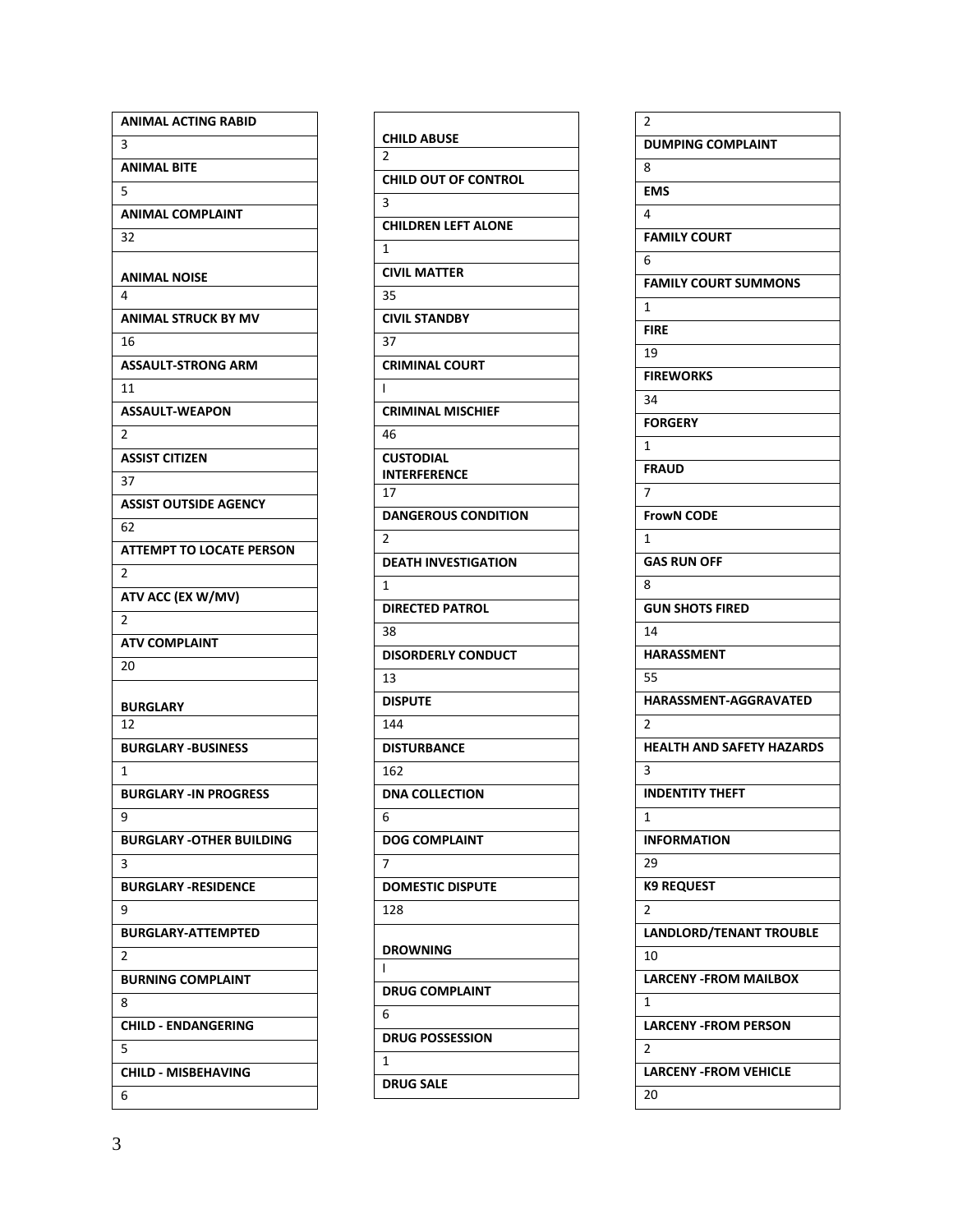| LARCENY-FROM BUILDING           |
|---------------------------------|
| 23                              |
| <b>LARCENY-OTHER</b>            |
| 47                              |
| <b>LITTERING</b>                |
| 4                               |
| <b>LOCKOUT-RESIDENTIAL</b>      |
| $\overline{2}$                  |
| <b>LOCKOUT-VEHICLE</b>          |
| 25                              |
| <b>LOITERING</b>                |
| 1                               |
| <b>LOUD PARTY</b>               |
| $\overline{2}$                  |
| <b>MENACING</b>                 |
| 6                               |
| <b>MENTAL HEALTH INCIDENTS</b>  |
| 68                              |
| <b>MISCELLANEOUS</b>            |
| (blank)                         |
| <b>MISSING CHILD</b>            |
| 11                              |
| <b>MISSING PERSON</b>           |
| 12                              |
| <b>MVA-FATAL</b>                |
| 2                               |
| <b>MVA-HIT AND RUN</b>          |
| 17                              |
| <b>MVA-PERSONAL INJURY</b>      |
| 29                              |
| <b>MVA-PROPERTY DAMAGE</b>      |
| 228                             |
| <b>NEIGHBORHOOD TROUBLE</b>     |
| 34                              |
| <b>NOISE COMPLAINT</b>          |
| 104                             |
| <b>NOTIFICATION</b>             |
| 3                               |
| <b>OFFICER NEEDS ASSISTANCE</b> |
| 1                               |
|                                 |
| <b>OPEN DOOR</b>                |
| 7                               |

| <b>OTHER</b>                              |
|-------------------------------------------|
| 44                                        |
| <b>OTHER ACCIDENT</b>                     |
| $\overline{3}$                            |
| <b>OVERDOSE -ALCOHOL</b>                  |
| $\mathbf{1}$                              |
| <b>OVERDOSE -DRUG</b>                     |
| 20                                        |
| <b>PARKING COMPLAINT</b>                  |
| 21                                        |
| <b>PERSON EXPOSING SELF</b>               |
| 1                                         |
| <b>PERSON SCREAMING</b>                   |
| ı                                         |
| PERSON WITH A GUN                         |
| (blank)                                   |
| <b>PROPERTY CHECK</b>                     |
| 12                                        |
| <b>PROPERTY DISPUTE</b>                   |
| $\overline{7}$                            |
| <b>PROPERTY FOUND</b>                     |
| 13                                        |
| <b>PROPERTY LOST</b>                      |
| 23                                        |
| <b>PROPERTY SAFE KEEPING</b>              |
| $\overline{a}$                            |
| <b>PROPERTY STOLEN</b>                    |
| $\overline{2}$                            |
| <b>PUBLIC ALCOHOL INTOX</b>               |
| 3                                         |
| <b>PUBLIC SERVICE</b>                     |
| з                                         |
| <b>RAPE</b>                               |
| 3                                         |
| <b>RECKLESS</b>                           |
| <b>ENDANGERMENT</b>                       |
| ı                                         |
| <b>REMOVE A PERSON</b>                    |
| 4                                         |
|                                           |
|                                           |
| <b>REMOVE AN UNWANTED</b><br><b>GUEST</b> |
| 16                                        |

| <b>REPOSESSION ORDER</b>         |
|----------------------------------|
| 7                                |
| <b>ROAD-BLOCKED</b>              |
| 32                               |
| <b>ROAD-DAMAGED</b>              |
| I                                |
| <b>ROAD-HAZARD</b>               |
| 15                               |
| <b>RUNAWAY CHILD</b>             |
| 4                                |
| <b>SERVE PAPERS</b>              |
| $\overline{7}$                   |
| <b>SEX OFFENSES</b>              |
| 11                               |
| <b>SOCIAL GATHERING</b>          |
| 16                               |
| SORA ADDRESS CHECK               |
| 5                                |
| <b>SORA REGISTRATION</b>         |
| 87                               |
| <b>SUICIDE</b>                   |
| 1                                |
| <b>SUSPICIOUS ACTIVITY</b>       |
| 31                               |
| <b>SUSPICIOUS PERSON</b>         |
| 37                               |
| <b>SUSPICIOUS VEHICLE</b>        |
| 42                               |
| <b>THEFT OF SERVICES</b>         |
| 1                                |
| <b>TRESPASS</b>                  |
| 45                               |
| <b>TRESPASS-PRIVATE PROPERTY</b> |
| 22                               |
| <b>TRESPASS-PUBLIC PROPERTY</b>  |
| 1                                |
| UNATTENDED DEATH                 |
| 5                                |
| UNAUTHORIZED USE OF A MN         |
| 4                                |
| UNKNOWN                          |
| 34                               |
| UTILITIES - ODOR OF GAS          |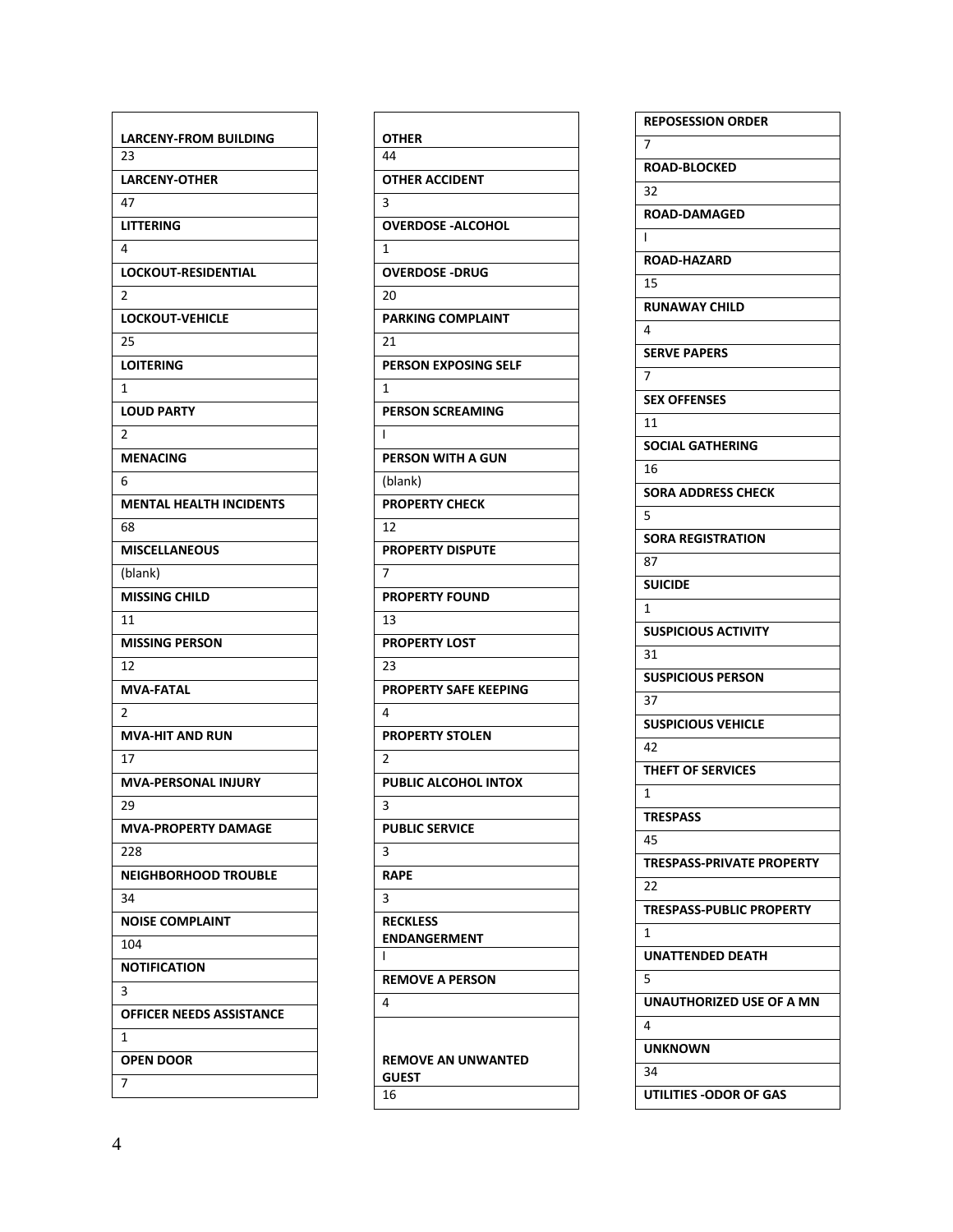

| 47                              |
|---------------------------------|
| <b>VEHICLES-MOTORCYCLE COMP</b> |
| $\mathfrak{p}$                  |
| <b>VIOL ORDER PROTECTION</b>    |
| ٩                               |
| <b>WARRANT-ARREST</b>           |
| 12                              |
| <b>WARRANT-BENCH</b>            |
| 21                              |
| <b>WELL BEING CHECK</b>         |
| 124                             |

The Town of Fallsburg has ensued a review and update of policies, procedure, functions, trainings, documents, restorative justice and leadership. The updates are in collaboration with the community stakeholders allows for input of different sectors with individual experiences and ideas for reformation.

#### **Role of My Brothers Keeper: Community Alliance**

My Brothers Keeper: Community Alliance is to be involved when the officers interact with public only. MBK is not to be involved with internal departmental issues/determinations.

#### **Function of Fallsburg Police**

1. Roles and standards of Fallsburg Police

Chief

roles and duties

chief relationship with public and other officers

chief contract

Establishment of citizen committees to advise on hiring of chief

Patrol Officer

Typical work day of patrol officers / roles and duties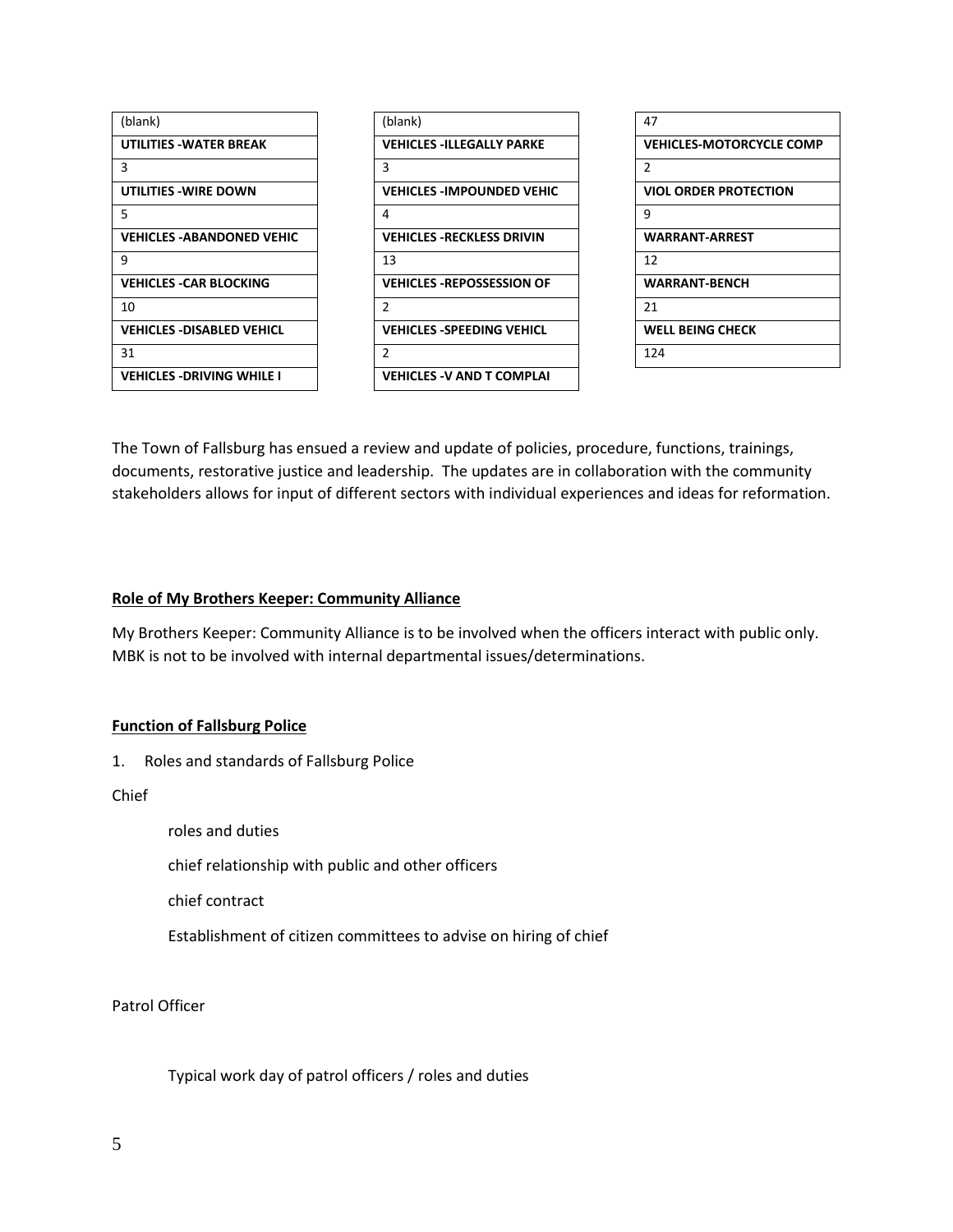Patrol officers relationship with public and other officers

Patrol officers contract

#### Canine

Typical work day of K-9 officer/ roles and duties

k-9 relationship with public and other officers

K-9 contract

## Detective

Typical work day of detective/ roles and duties

detective relationship with public and other officers

detective contract

#### Sergeant

Typical work day of Sergeant/ roles and duties

Sergeant relationship with public and other officers

Sergeant contract

#### **Officer**

Typical work day of officer/ roles and duties officer relationship with public and other officers officer contract

## SRO

Typical work day of SRO/ roles and duties Where is SRO located in school SRO relationship with students in and out of school SRO data SRO memo of understanding / contract Preventing trauma at home

#### **Personnel**

#### **Diversity, Inclusivity and Equity**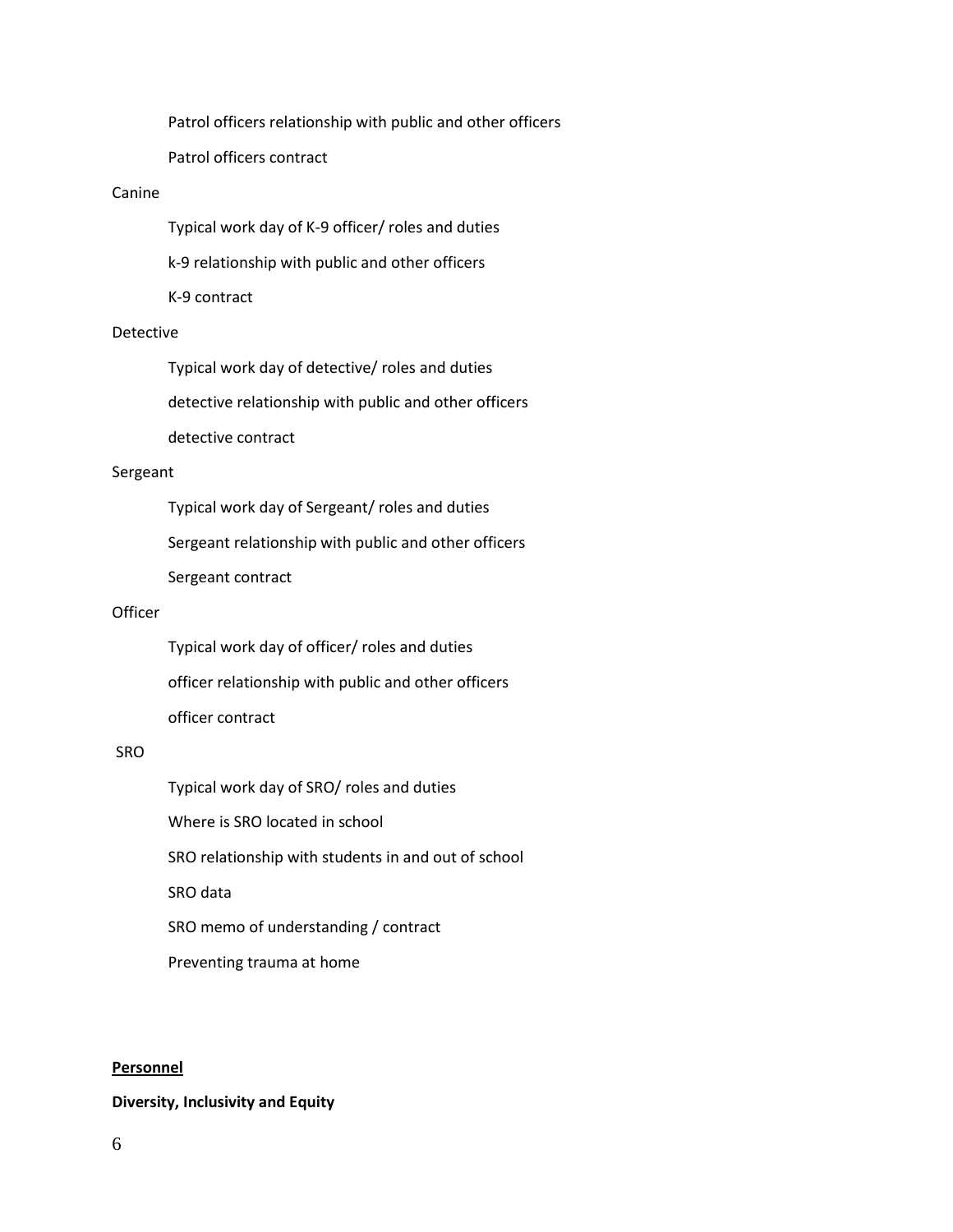Inclusivity and equity Diversity Improvements taken into consideration when hiring staff

- Mandatory partner reporting and investigation of officer misconduct
	- $\circ$  If officer suspects partner is struggling with violence, mental, physical, emotional distress a procedure is in place under the direction of the Police Chief
- Mandatory partner corrective behavior to prevent/ correct excessive use of force / intervention
- $\bullet$

# **Leadership and Culture for Police Department**

- **Advancement**
	- Post probationary period Officers may be eligible to advance to a specialty position such as:
		- o K-9
		- o Detective
		- o Sergeant

## **Leadership selections**

The Chief of Police shall determine whether an officer is appropriate for promotion. The hiring and promotion process should build the most effective and diverse team possible.

## **Community oriented policing**

**National Night Out Coffee with a Cop – senior center Chief speaks with seniors about safety, scams, summer drivers, Senior Citizen List welfair check Chief speaks with religious and gives tours Helmet safety program with all camps Car seat program – John Chevalier and Jason Edwards are "official installers"**

## **Departmental values and culture while on-duty**

To maintain the trust of the force and the public Fallsburg Police officers must conduct the character of an exemplary, upstanding citizen by displaying: integrity, respect, professionalism, courage, service, accountability.

## **Departmental values and culture while off-duty**

To maintain the trust of the force and the public Fallsburg Police officers must conduct the character of an exemplary, upstanding citizen by displaying: integrity, respect, professionalism, courage, service, accountability.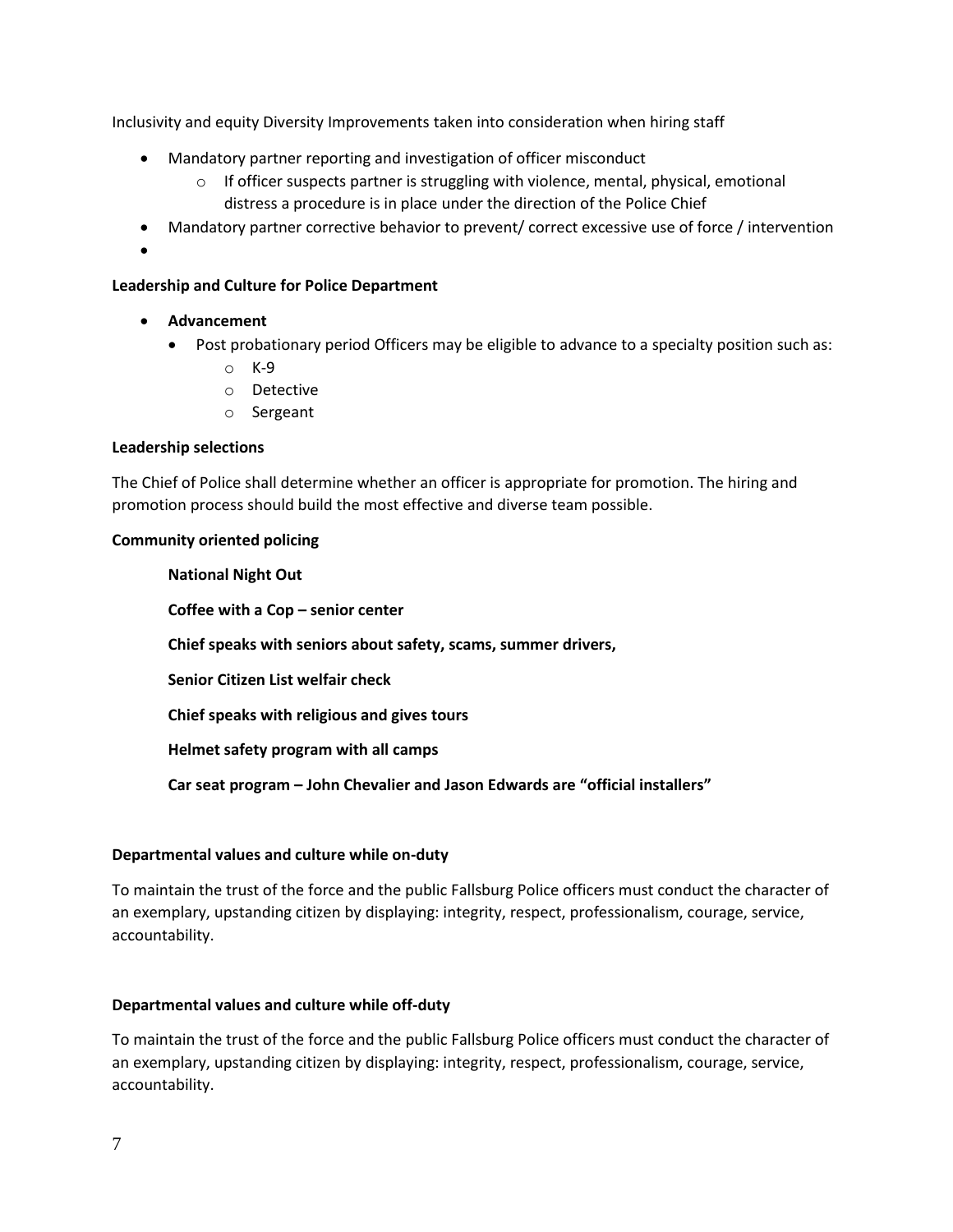# **Officer Support and Well-Being**

Training and Continued Education – training budget(?) for in-house all inclusive trainings . mental health first aid and youth mental health first aid is (usually) cost free. DSS may be able to aid police in jobs

- Programs Internally
	- o EAP external program entails all drug, alcohol, mental, physical
- Programs Externally
	- o Police Chief is required to locate and source assistance program through NYS for drug, alcohol, mental, physical
	- o NYS Governors office of Employee Relations. Assistance Program: 1-800-822-0244

# **Numbers for dispatchers and patrol officers**:

Sullivan County Social Services (for assistance with Housing/Homeless support, Child Protective Services, Medicaid/Welfare Fraud): 292-0100 (8-5, M-F)

Housing & Temporary Economic Assistance HOLIDAY/AFTER-HOURS ON CALL: (866)381-6576 NOTE: Social Services has a written procedure with Garnet Medical Center

(CRMC) to coordinate the discharge of homeless patients. Recommend contacting Social Services first if Garnet asks for police assistance with discharge of a homeless person – we may be able to assist you!

Child Protective HOLIDAY/AFTER-HOURS ON CALL: (866)381-6575

Federation for the Homeless (Monticello): (845) 794-2604

**Sullivan County Public Health Services (for assistance with Infectious Disease Control):** 292- 5910 (Staffed M-F, Overnight/Weekend Answering Service at same #)

 **NOTE:** This covers COVID (info on vaccines, testing, etc), but also covers other infectious diseases like rabies, measles, etc.

# **Numbers that can also be shared with the public**:

**Hudson Valley Fearless (Domestic Violence 24/7 hotline)**: (845)562-5340 and (845)292-5700 **Legal Services of the Hudson Valley (Legal Services other than Criminal Defense):** (877) 574- 8529

**Mobile Mental Health:** (845)790-0911, Toll Free: (800)710-7083

**Substance Abuse Support Hotline**: (866)832-5575

**Sullivan Legal Aid (Criminal Defense Services):** (845) 794-4094

**Sullivan County Sheriff's Office Confidential Tip Line:** (845)807-0158

# **Trainings**

**Chief has training officer that keeps everybody up to date – CPR, Breath Alcohol Machine trainings, radar certifications, sexual harassment, taser, shooring range.**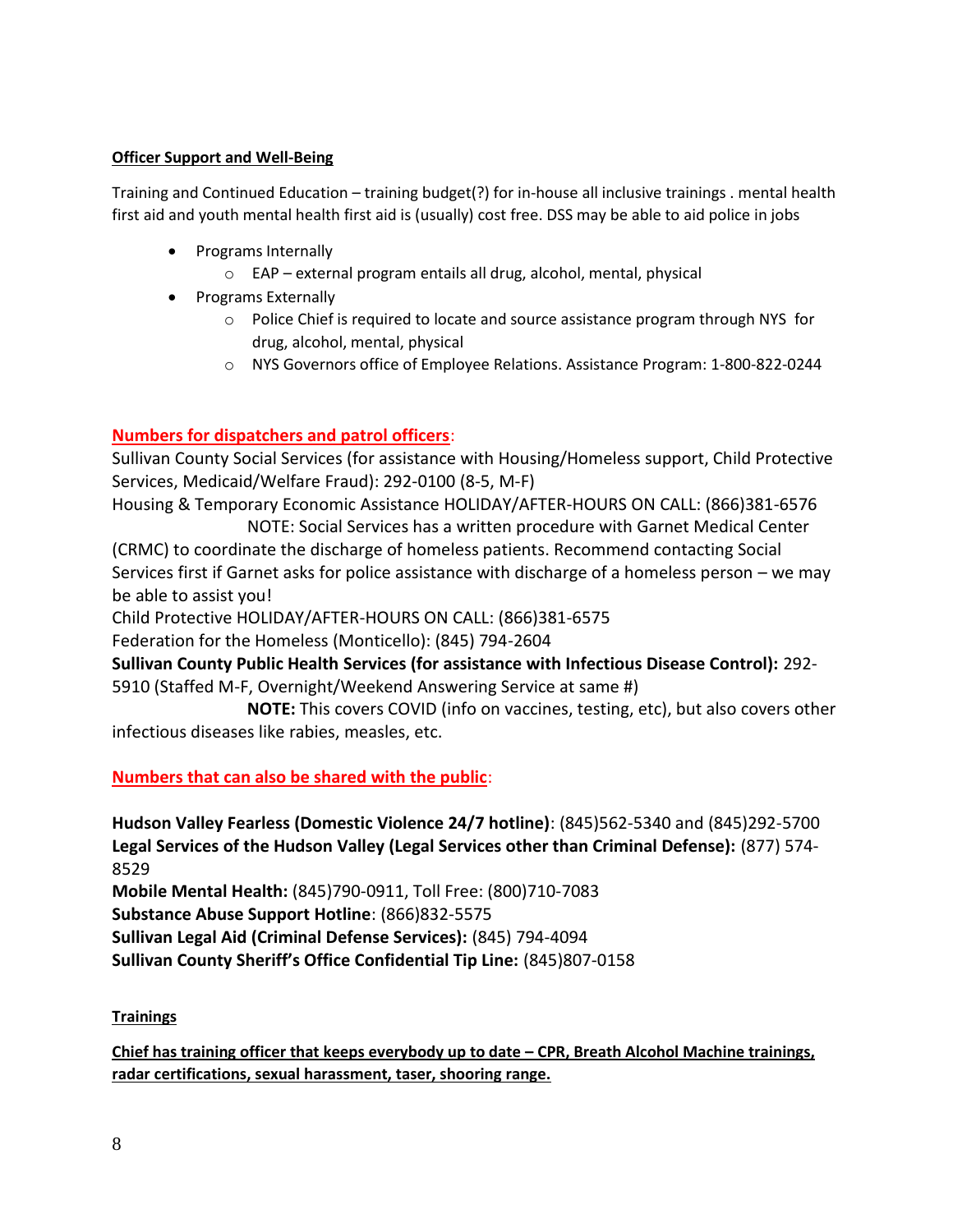Periodic review, audit, and assessment of training programs to ensure that you are not teaching outdated practices and or basing training on outdated understanding of community needs

Policy requiring maintenance of complete accurate and up to date records of training and attendance

Leadership Training

Training to avoid bias incidents and strengthen community affairs

De-escalation training

Implicit bias and cultural competency training – training through international association police chief and national institute of race and equality

Trans sensitivity training by gender equality NY

Additional training for non-lethal weapons (taser and re-cert is yearly)

Aerosol training – once for career

Procedural justice trainings

Crisis intervention team training (CIT)

Restorative justice training

AVERT (?) training – Dr Lymon will send info simmie

Training guide internally – simmie will share info

SRO training – SRO school and graduate, state guidelines

SRO social media training ?

Trauma based victim

Child witnesses

Domestic violence witnesses /same-sex domestic violence response

Effects of incarceration /post incarceration syndrome / responses / reentry /

Mental health first aid – Melissa stickle can share verbiage

Youth mental health first aid – Melissa stickle can share verbiage

Weapons Training – lethal and non lethal

Prohibit warrior-style and/or fear based training

**Mental Health** – Melissa stickle can share verbiage

- Mental health training
	- o Recognize signs and symptoms of mental illness
	- o De-Escalation and pro active communication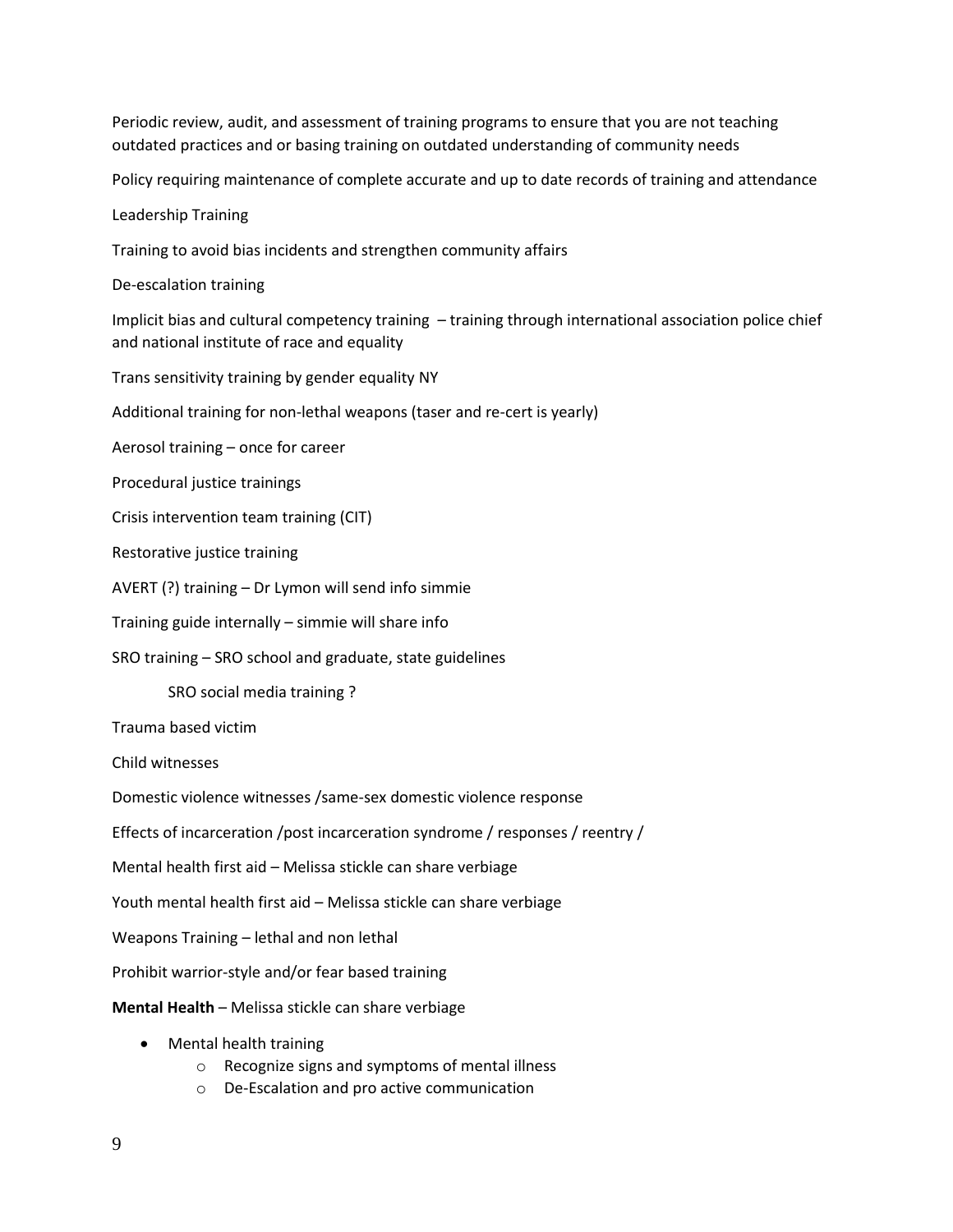- Who responds to mental health calls
	- o Recognize signs and symptoms of mental illness
	- o De-Escalation and pro active communication

## **Substance Abuse**

- Substance abuse training
	- o Recognize signs and symptoms of substance
	- o De-Escalation and pro active communication
- Who responds to substance abuse calls
	- o Recognize signs and symptoms of substance abuse
	- o De-Escalation and pro active communication

## **FPD Phone Call Data**

- Annual / quarterly / however often meeting to discuss data and review
- Aggregate data for trend review

## **Youth development**

- Police monitor social medias
- SRO to introduce dangers and safe ways to use social media

## **School Resource Officers**

Policy requiring maintenance of complete accurate and up to date records of training and attendance

## **National Night Out**

A National program that the Fallsburg Police Department hosts each August. National Night Out is an annual community-building campaign to promote police-community partnerships and neighborhood camaraderie.

## **Policies, Documents and Information pertaining to Fallsburg Police Department**

## **Data and Transparency**

 Data should be collected annually via community survey and via blotter activity report for review. The information shall be posted to the Town of Fallsburg Police webpage. a. Incident and complaint data transparent to the public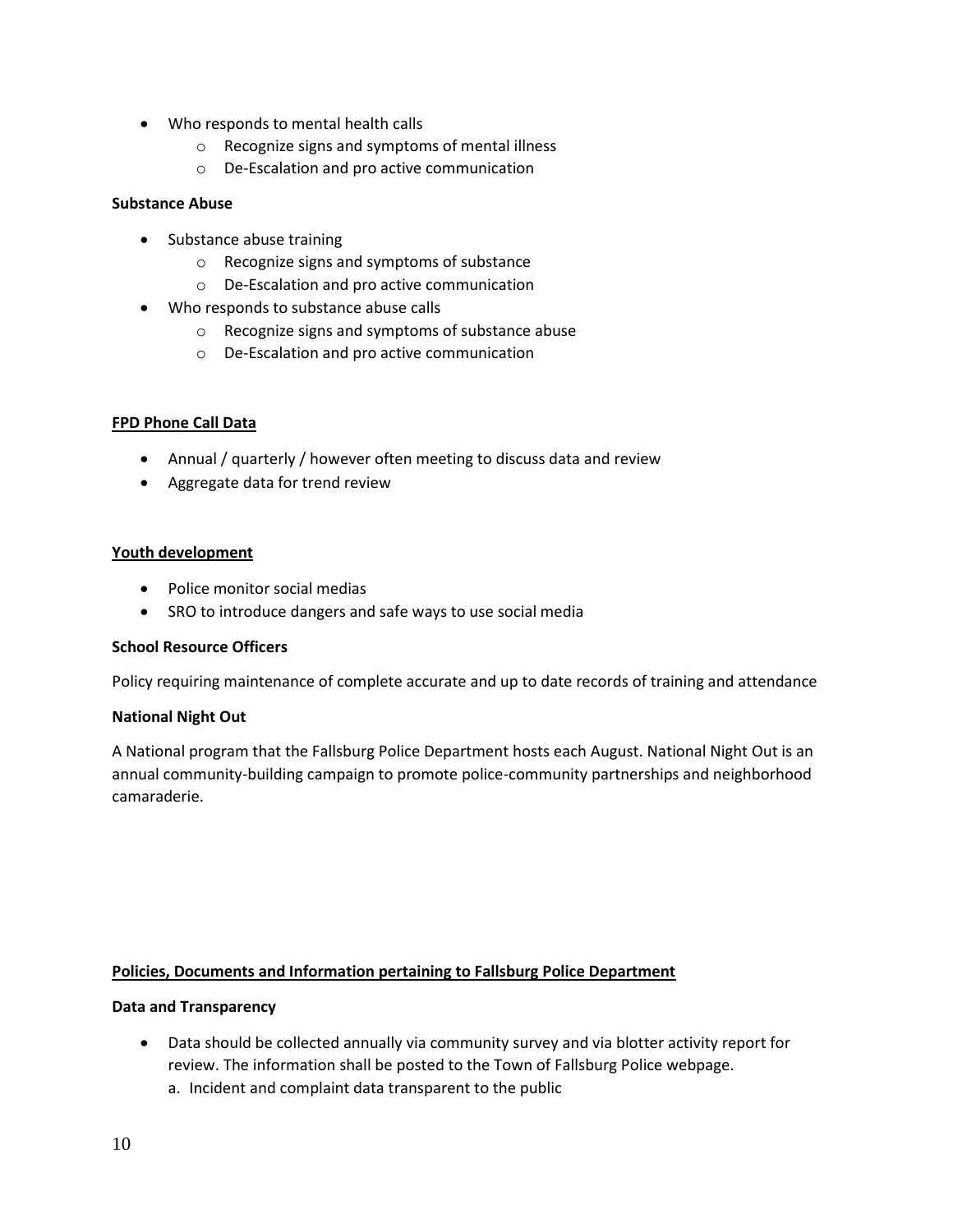An annual community survey, similar to the 2021 community survey the constituents shall be offered the opportunity to complete a survey regarding experiences had with the force.

## **Right to Know Act –**

Consent to search laws and police ID laws. PD cannot search without consent. PD obligated to give name and badge number upon interaction.

Officer is able to ask questions that pertain to the reason for interaction. Officer does not need to immediately state reason for interaction.

Police must notify immediately reason for interaction

# **Crowd control**

- Police response strategies
- Incident command system emergency event will happen and chief of police will set up mobile command center

## **Accountability and conduct**

Officers shall review the policies and procedures of FPD and sign an affidavit confirming their responsibility to uphold the integrity of the documents.

## **Transparencies of policies/procedures**

## **Misconduct <https://www.nyclu.org/en>**

## **Misconduct by an officer**

 Misconduct is defined as a police officer who is performing official duties who violates an individual's constitutional right or partakes in an illegal act

## **Investigating misconduct**

 Determine the type of misconduct: coerced false confession, false arrest, false imprisonment, falsification of evidence, policy perjury, witness tampering, police brutality, racial profiling, unwarranted surveillance, unwarranted search, sexual misconduct, but not limited to.

## **Misconduct disciplinary measures**

- Misconduct discipline is to be investigated and handled
- Specify disciplines
- Handle internally
- Send to arbitration where civil service gets involved. Police chief must follow civil service law
- Google

## **Civilian overview of misconduct**

MBK to provide recommendations for police chief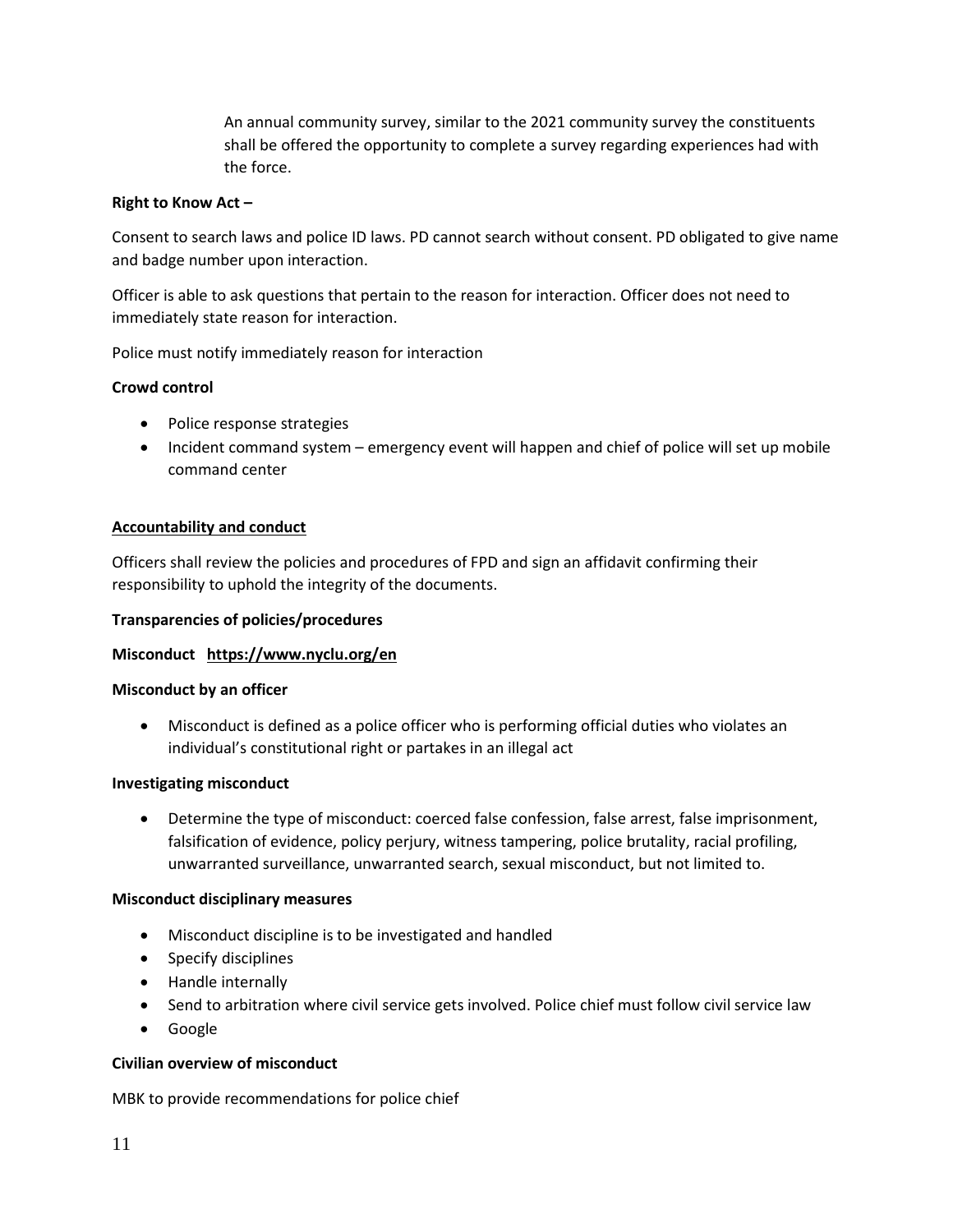# **Civilian complaints about police department**

Civilians may access a complaint form on the Townoffallsburg.com website or by requesting the form through the Police Department or the Supervisors Office

- Civilian complaint form is a confidential document that is to be investigated and handled on a case-by-case basis only by the chief of police
- Transparencies of the chiefs decision shall be made available to the public upon request
- MBK Community Alliance is notified of civilian complaints to make recommendation for outcome

# **Civilian complaints about Police Chief**

Civilians may access a complaint form on the Townoffallsburg.com website or by requesting the form through the Police Department or the Supervisors Office

- Civilian complaint form is a confidential document that is to be investigated and handled on a case-by-case basis only by the Town Supervisor
- MBK Community Alliance is notified of civilian complaints to make recommendation for outcome

# **Holding Cell Inspections**

- Holding cells kept clean, monitored by camera, etc. according to DCJS Guidelines
- Fallsburg Police department is to respond to audits presented by New York State Division of Criminal Justice Services

# **DCJS Case File Audits**

 Fallsburg Police department is to respond to audits presented by New York State Division of Criminal Justice Services

## **Performance review**

Performance review is to be administered by the Chief of Police on a yearly basis

# **Non-punitive Peer review measures to improve officer performance**

 Non-punitive peer review is to be required for each officer to anonymously rate the professionalism of each peer. The review should occur on a yearly basis

## **Transparency of complaints/compliments --- or sergeant or detective sergeant (add below)**

Complaint/compliment forms can be located on the Townoffallsburg.com website or in-person at the Police Department or the Supervisors Office. Complaint/compliment forms may be turned in at the Police Department or the Supervisors Office.

- Process/policy of complaints:
	- $\circ$  Police Chief is the only personnel to receive and assess complaints/ compliments
	- o Police Chief is to acknowledge issue with officer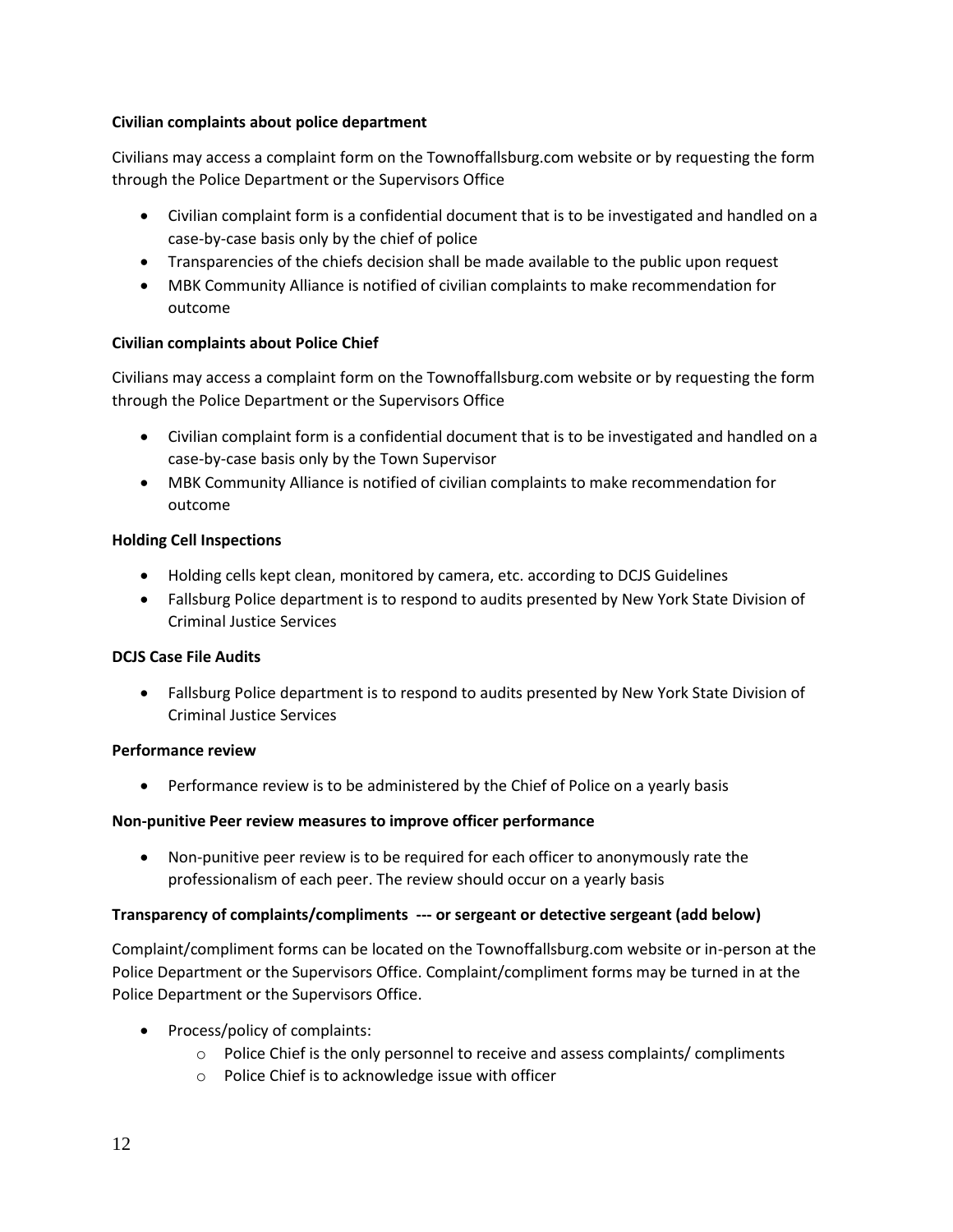- $\circ$  Police Chief of Sergeant or Detective Sergeant is to responds accordingly and acts appropriately within their means to correct or remedy the situation with recommendation from MBK community alliance
- $\circ$  Police Chief is to respond to person who left complaint and explain how issue has been corrected
- $\circ$  Police Chief is to file complaint accordingly –
- o Complaint must be filed and stay in officers record permanently
- Anti-retaliation program/ process for officers reporting misconduct amongst fellow officers
	- $\circ$  Officer may choose to remain anonymous in submittal of complaint against officer
	- o Police Chief is the only personnel to receive and assess complaints/ compliments
	- o Police Chief is to acknowledge issue with officer
	- $\circ$  Police Chief of Sergeant or Detective Sergeant is to responds accordingly and acts appropriately within their means to correct or remedy the situation with recommendation from MBK community alliance
	- $\circ$  Police Chief is to respond to person who left complaint and explain how issue has been corrected
	- o Police Chief is to file complaint accordingly
	- o Complaint must be filed and stay in officers record permanently
	- $\circ$  MBK is to be involved when the officers interact with public only. MBK is not to be involved with internal departmental issues/determinations.
- Civilian Oversight and External Accountabilities
	- $\circ$  Engage the Town of Fallsburg My Brothers Keeper group in complaints/compliments and misconduct report, data transparency, annual survey against Fallsburg Police Department
	- $\circ$  MBK is to be involved when the officers interact with public only. MBK is not to be involved with internal departmental issues/determination

# **Use of Force Policies** – attach policy and form from FPD

The police use of force report must capture all pertinent information about the incident. Specifically, the documentation should detail what force was used and describe any escalation of the force. It is expected that police officers use the lowest level of force necessary to gain compliance.

- New York State [Use of Force Policy](https://www.criminaljustice.ny.gov/crimnet/ojsa/crimereporting/MPTC-Model-Policy-Use-of-Force-2019.pdf?fbclid=IwAR1rfdEhq5t1_PhtzMBAs5F-liB1wrP81Fpi44Ol2qJ-wHZccUfePmtsIJE) is to be implemented.
	- o Use of Force action required to be reported to Police Chief and DCJS:
		- **Hand strikes**
		- **Foot strikes**
		- **Forcible takedowns**
		- Discharging oleoresin capsicum (OC) spray
		- Discharging conducted electrical weapons (CEWs) in "cartridge mode"
		- **Using mesh restraining blankets to secure subjects**
		- Intentional striking of a person with any object (baton, etc)
		- Police canine bites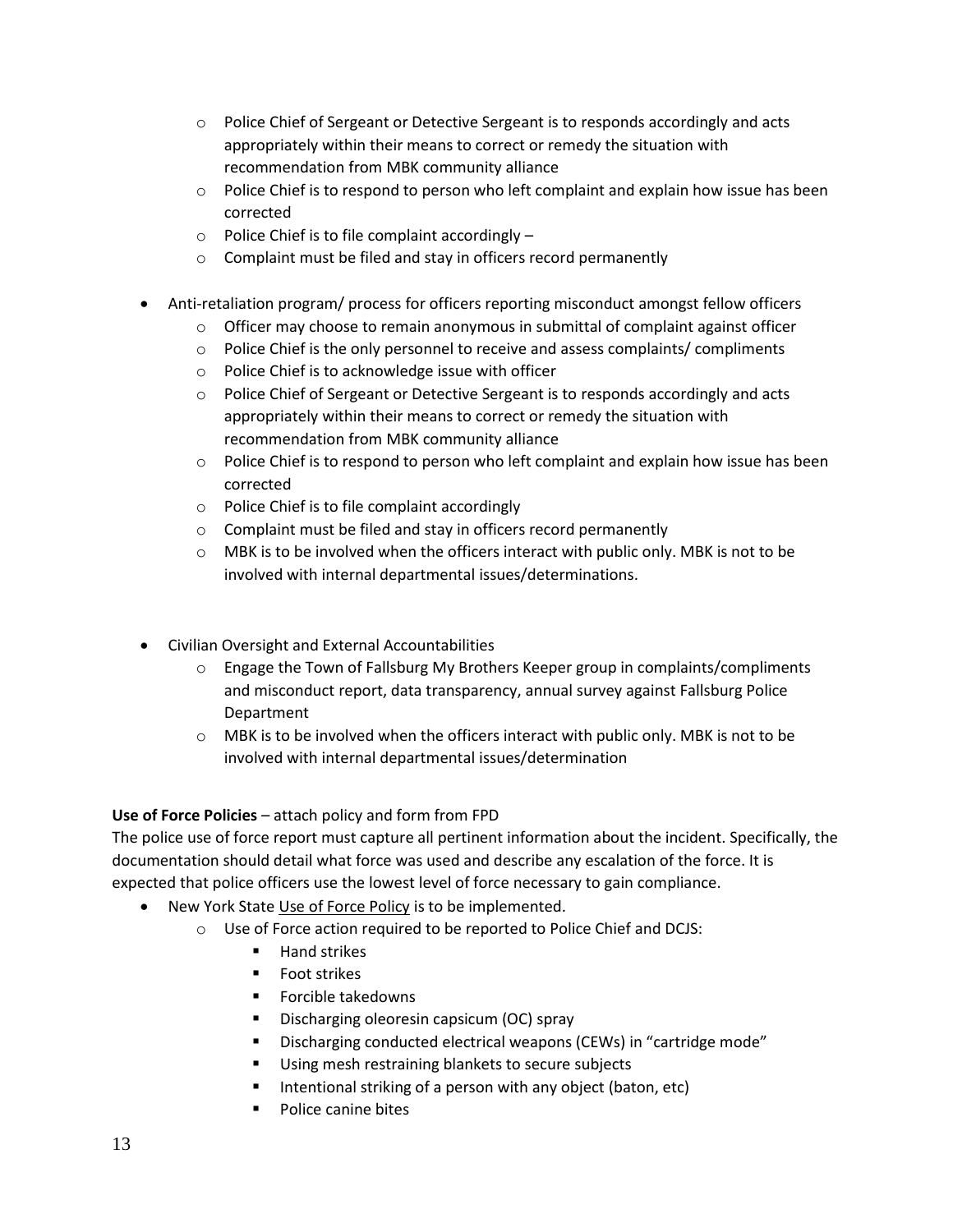- Discharging CEWs in "drive stun" mode
- **Discharging a firearm**
- Unholstering Weapon
- Any other use of physical force that is readily capable of causing death or serious physical industry

# **Unholstering Weapon Reporting**

Unholstering Weapon Report must capture all pertinent information about the incident. Specifically, the documentation should detail why unholstering was necessary and describe any escalation of the force. This is for internal and NYS knowledge.

- Use of Force review between Police Chief, and Officer to be filed with FPD and DCJS
	- $\circ$  State justification for why the level of force used was the lowest appropriate level. Document the reasoning, including the context of the overall event.
	- $\circ$  Was there an escalation in the application of force in order to gain compliance? If so, make sure to document each level of force that was used starting with the lowest level.
	- o State the level of injury

# **Strategies to Reduce Racial Disparities and Build Trust**

Racial disparity in the criminal justice system exists when the proportion of a racial or ethnic group within the control of the system is greater than the proportion of such groups in the general population

- Encourage communication between community stakeholders, and those who make decisions within the Fallsburg Police Department
- Awareness of cultural climate that changes frequently
- Work toward systemic change within the Town of Fallsburg

# **Diversion Programs and Restorative Justice –**

Diversion Programs may occur at various stages in the criminal justice process that recognize that incarceration or establishment of a criminal record may not be the most appropriate mechanisms to address certain conduct, and that education, drug or mental health treatment may provide a better alternative for the individual and the community.

- NYS Diversion Programs
	- o PED (probation eligible diversion program)
	- o Alcohol and substance abuse evaluation
- Fallsburg Police Diversion Program
	- o A wrongdoer must agree to restitution implemented by Fallsburg Police
	- o A wrongdoer must not be high risk to endanger others
	- o A wrongdoer must make restitutions to victims
	- $\circ$  A wrongdoer must not have been through FPD Diversion Program in the past 6 months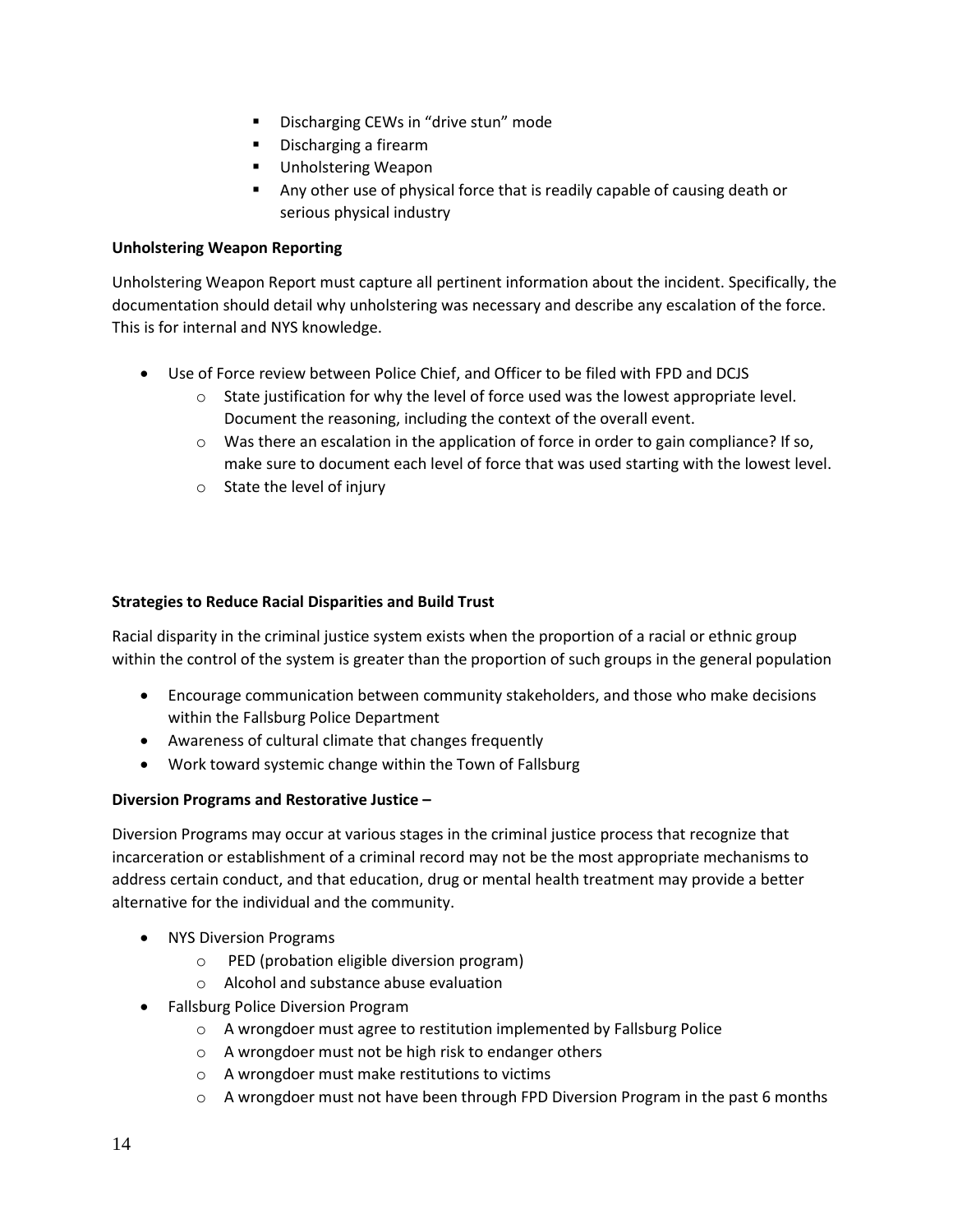- o Following offences are eligible for Fallsburg Police Diversion Program
	- Petit theft or retail theft of less than \$300
	- **Misdemeanor criminal mischief**
- **•** Hotspot Policing

Use call data to identify high-crime areas. Increase patrol in those areas for possible crime reduction.

- De-Escalation strategies
	- o Stabilize the situation
		- **Request assistance**
	- o Verbal communication tactics
	- o Positive stance, body position, tone of voice, word choice
		- **Persuasion**

## **Hate Crime/Hate Incident Response**

- Mandatory reporting to state. FPD Detectives are required to do monthly reports to submit to DCJS and FBI.
- MBK community alliance involvement
	- o Stabilize the situation
		- **Request assistance**
	- o Verbal communication tactics
	- o Positive stance, body position, tone of voice, word choice
		- **Persuasion**
	- $\circ$  MBK is to be involved when the officers interact with public only. MBK is not to be involved with internal departmental issues/determination

## **Procedural Justice**

- Impartiality in decision making
- Fairness in entire process
- Opportunities for all parties involved to speak
- Transparency in actions from all parties involved
- Appropriate use of summonses versus warrantless arrests for specific offences Judge and DA mandated instructions are always given to chief with police

## **Community Outreach Programs/ Partnerships**

## **National Night Out**

A National program that the Fallsburg Police Department hosts each August. National Night Out is an annual community-building campaign to promote police-community partnerships and neighborhood camaraderie.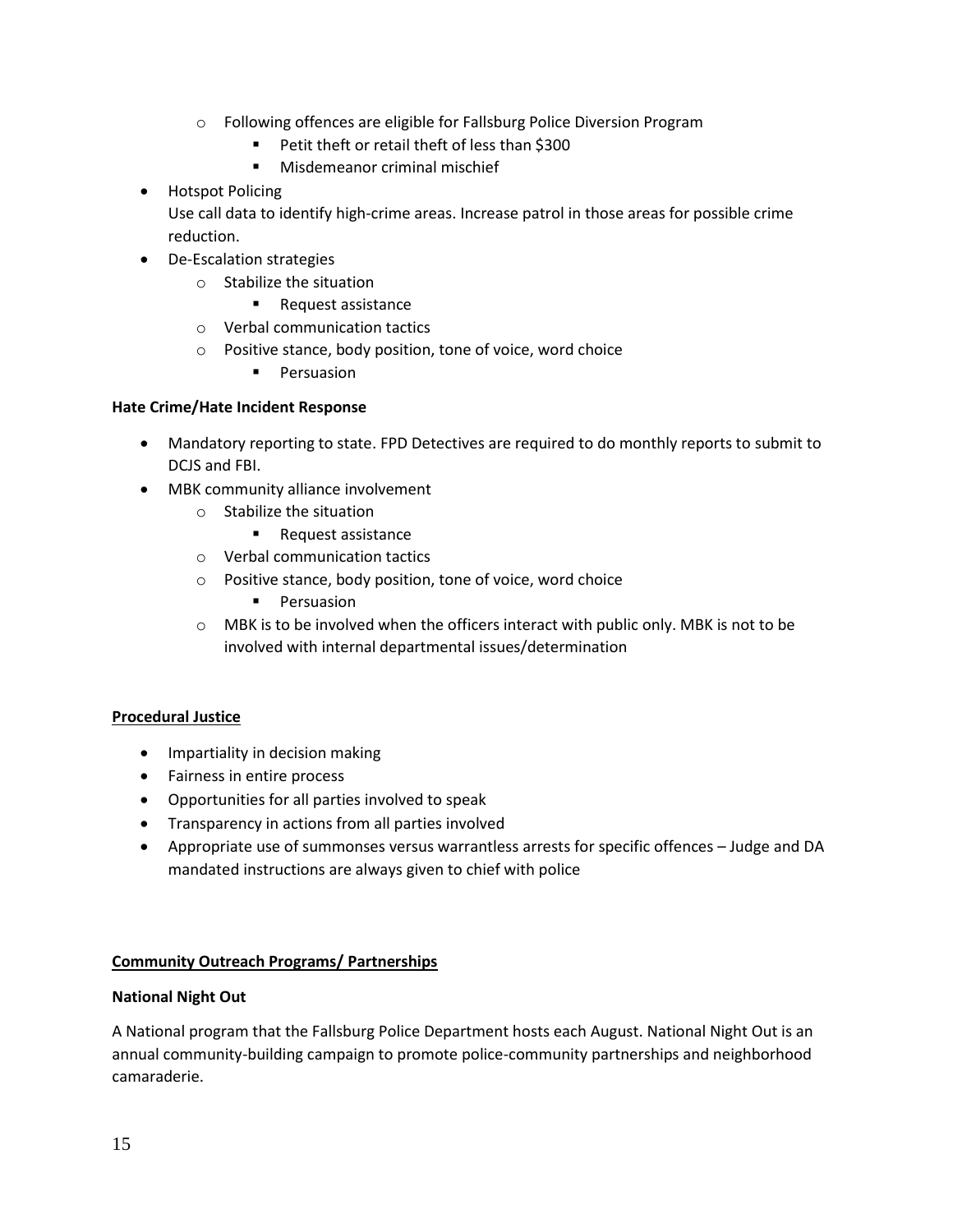#### **Senior Citizens Listing Wellness Check**

Fallsburg Police Department has compiled a list of Senior Citizens within the Town of Fallsburg who may need additional assistance during the an emergency event; weather storm, power outage, cold spell, etc.

#### **Community Policing**

Fallsburg Police department is encouraged to engage with residents on or off duty for crime prevention and increased community trust.

#### **My Brother's Keeper Community Alliance**

Implement MBK Community Alliance group as part of community advisory board – Written statement as MBK alliance

#### **No-shave November**

Officers who donate \$25 to local charity will be allowed to grow a beard during the month of November.

#### **Attention to Marginalized Communities**

#### **Limited English Proficiency Population**

Bilingual Officer can be used to translate, interpret and enhance comfort during situation

NYS Translation services – Matron Interpreter for spanish is scheduled as needed and one Spanish police officer

OCA (courts system) also schedules interpreters of any language requested

#### **Individuals with Disabilities**

Interactions with disabled individuals have entitlement to the same level of access of enforcement services.

National/state standard for interacting

FPD treats all individuals equally

Complaint form is available upon request and on town website.

County is able to appropriately care for each situation appropriately.

#### **Unhoused Population**